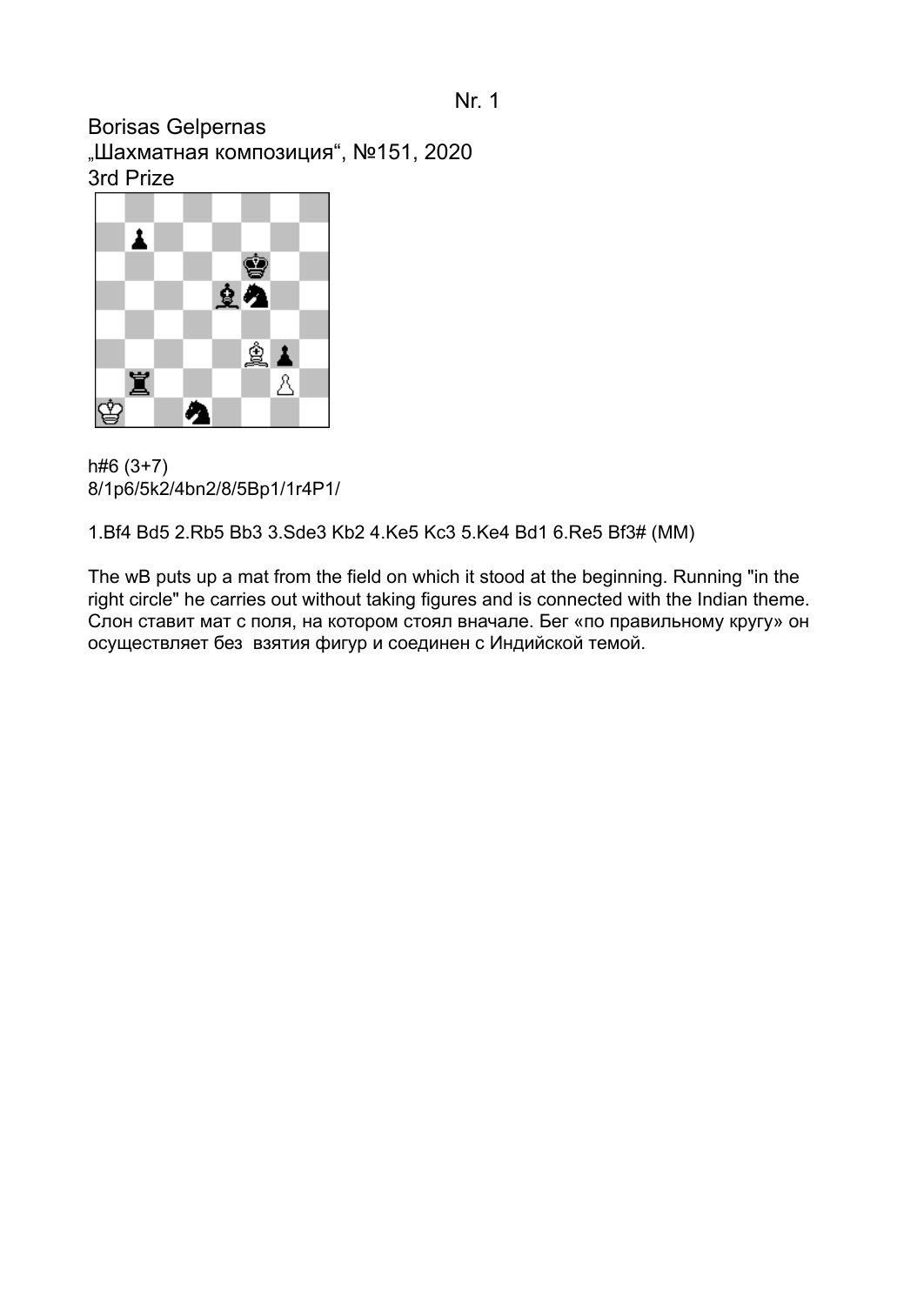#### Nr. 2

# Borisas Gelpernas "Šachmatija", 2020 Nr. 2

Award not published yet Итоги еще не напечатаны



h#2.5\* (4+12) r1n1K3/rb1N1n2/p3N1qb/8/1pk5/

1... ... 2.Scd6+ Ke7 3.Sb5 Sb6# (MM) 1...e4 2.Sfd6+ Kd8 3.Sb5 Se5# (MM)

Double check for wKing. Exchange of functions (bSf7/bSc8, Passive / Self-block). Model mates.

Блок с двойными шахами белому королю. Перемена функции черных коней. Правильные маты.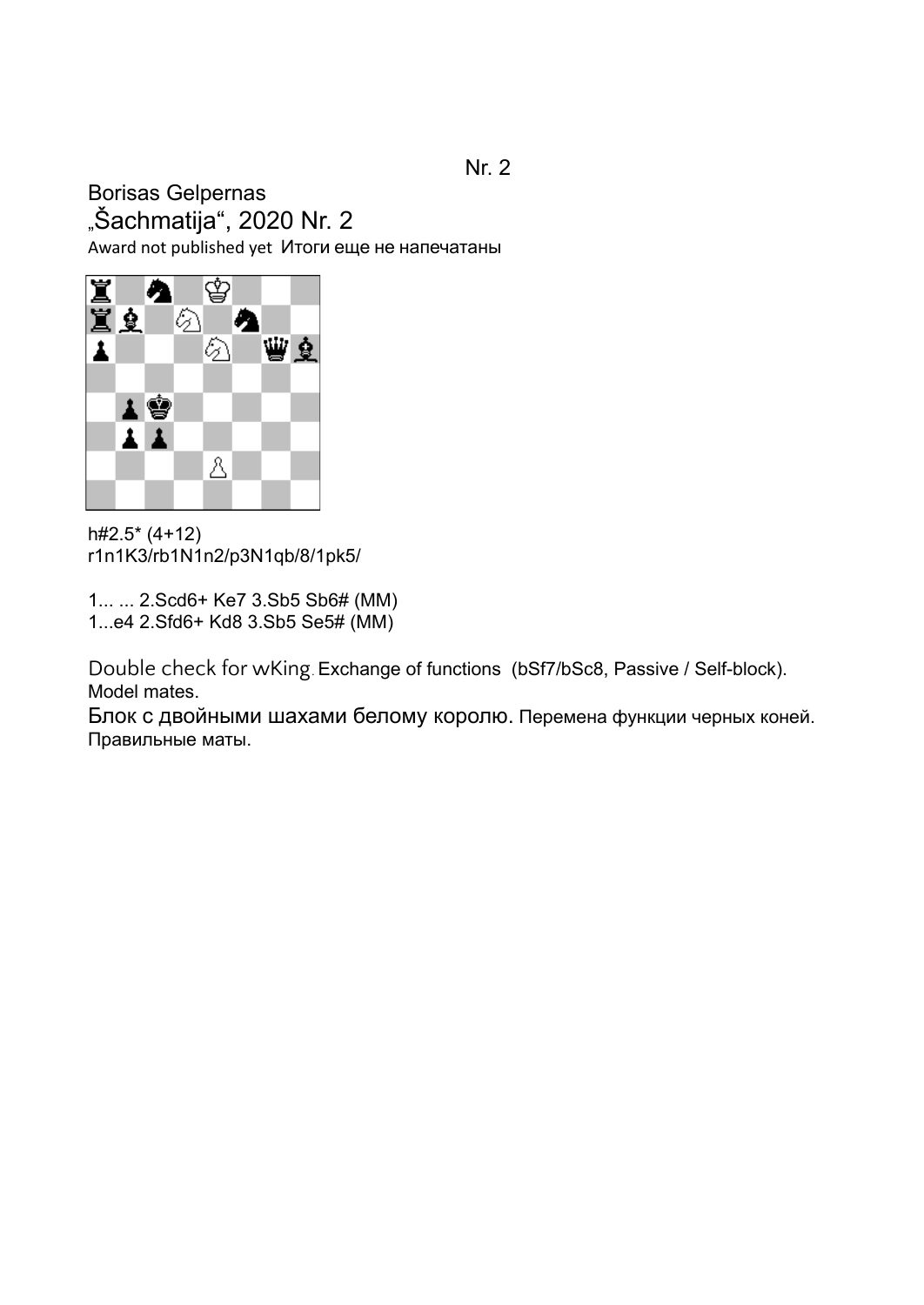Borisas Gelpernas "Šachmatija", 2019 Nr. 3 1st Prize



 $h#4v$  (4+5) 8/2k1b3/8/8/n5p1/3p4/P6P/4K2R

1.Kd6 Kd2 2.Ke5 Kxd3 3.Kf4 Kd4 4.Bg5 Rf1# (MM) Try: 1.Kb6? 0-0? 2.Ka5 Rf7 3.Sb6 a4 4.Bb4 Ra7# (MM) This try denied because castling is impossible (previous step moved King or Rook). Try itself has one more try in itself 1...Rf1? (4. Bb4+? Check for wKing)

Этот ложный след опровергается тем, что рокировка невозможна (прошлым ходом двигался или король или ладья). Сам ложный след имеет в себе еще один ложный след 1...Rf1? (4. Bb4+? шах белому королю).

Nr. 3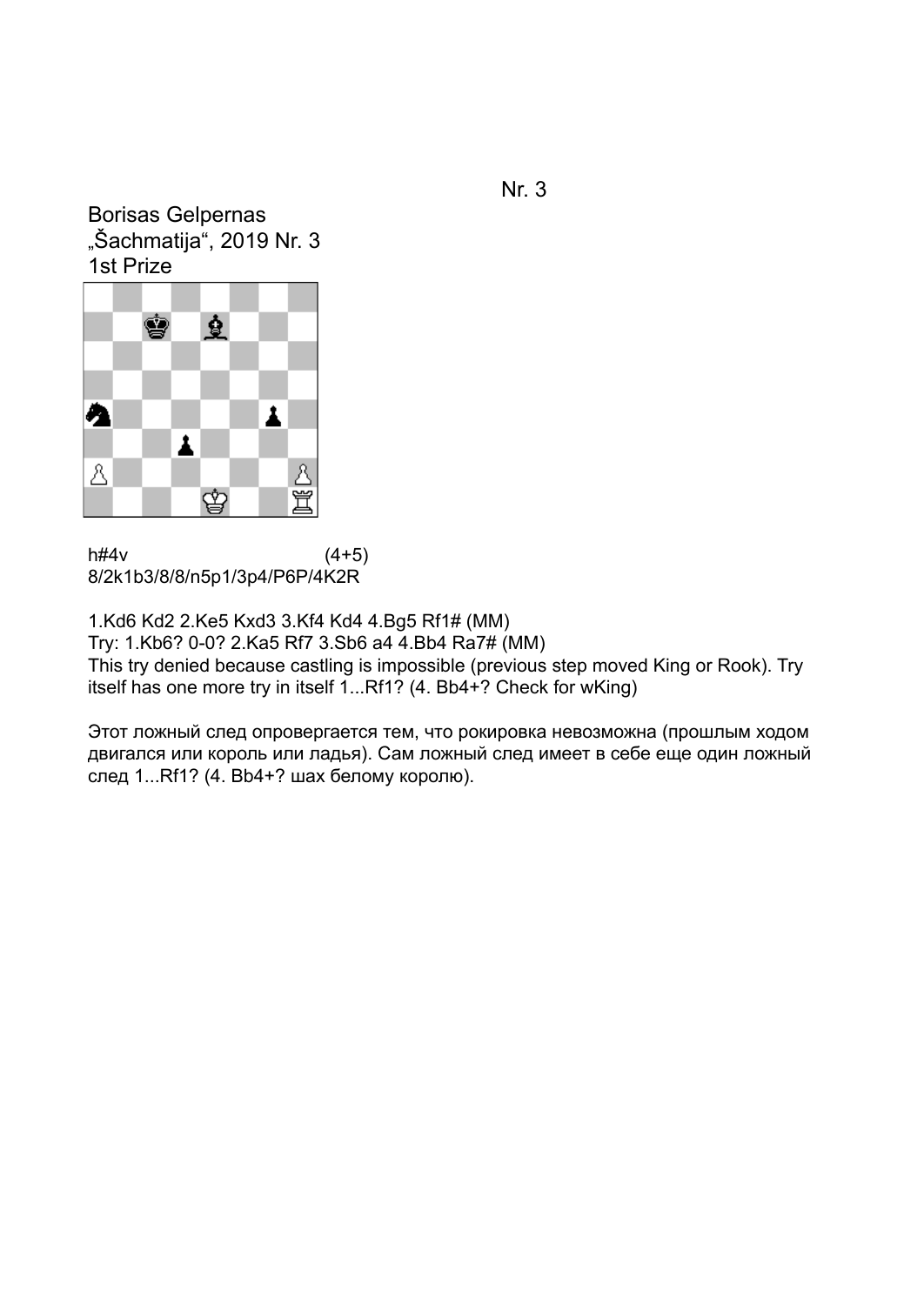Borisas Gelpernas TT-239, "SuperProblem", 2020 2nd Honorable mention



h#4 (3+4) 8/8/3pp3/8/2kPB3/K7/7p/8

1.h1=B Ba8 2.Bc6 Kb2 3.Kd5 Kc3 4.Bb7 Bxb7# (IM)

TT239 - Promotion and tempo Tемпоход после превращения

Maslar theme, Bristol (bicolor), miniature ends with ideal mate.

Nr. 4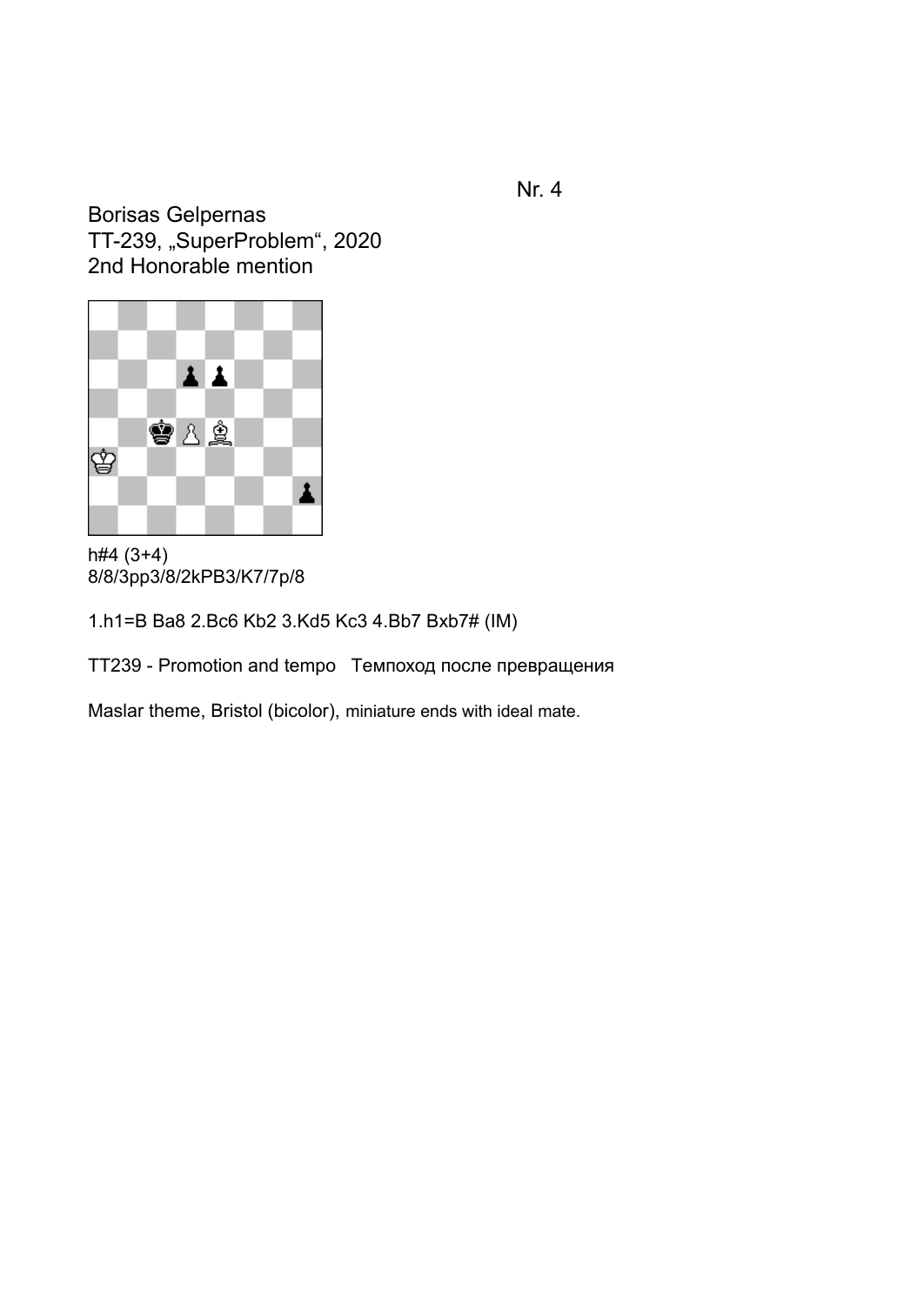## Nr.5

## Borisas Gelpernas

"Šachmatija", 2020

Award not published yet Итоги еще не напечатаны



h#5.5 (2+5) b) Bf4->h4 c) Rb4->g2 d) Rb4->g2 K7/8/6r1/2q5/1r2kb2/N7/8/8

a) Diagram 1...Sb1 2.Rd4 Kb7 3.Bd6 Ka6 4.Qe5 Kb6 5.Kd5 Kb5 6.Re6 Sc3 # (IM) b) Bf4->h4 1...[Sc2](http://helpman.komtera.lt/) 2.[Ra4+](http://helpman.komtera.lt/) Kb8 3.[Bf6](http://helpman.komtera.lt/) [Kb7](http://helpman.komtera.lt/) 4.[Qg5](http://helpman.komtera.lt/) [Kc6](http://helpman.komtera.lt/) 5.[Kf5](http://helpman.komtera.lt/) [Kd5](http://helpman.komtera.lt/) 6.[Rf4](http://helpman.komtera.lt/) [Se3#](http://helpman.komtera.lt/) (IM)

c) Rb4->g2 1...[Kb7](http://helpman.komtera.lt/) 2.[R6g3](http://helpman.komtera.lt/) [Ka6](http://helpman.komtera.lt/) 3.Qe3 [Kb5](http://helpman.komtera.lt/) 4.[Rf3](http://helpman.komtera.lt/) [Kc4](http://helpman.komtera.lt/) 5.[Rg5](http://helpman.komtera.lt/) [Sb5](http://helpman.komtera.lt/) 6.[Re5](http://helpman.komtera.lt/) [Sd6](http://helpman.komtera.lt/)# (IM)

d) Rb4->g2 1...[Sc4](http://helpman.komtera.lt/) 2.[Qf5](http://helpman.komtera.lt/) [Sb6](http://helpman.komtera.lt/) 3.[Ke5](http://helpman.komtera.lt/) Kb7 4.[Re4](http://helpman.komtera.lt/) [Kc6](http://helpman.komtera.lt/) 5.[Rg6+](http://helpman.komtera.lt/) [Kc5](http://helpman.komtera.lt/) 6.[Re6](http://helpman.komtera.lt/) [Sd7](http://helpman.komtera.lt/)# (IM)

Four ideal mates for Knight. Четыре идеальных мата конем.